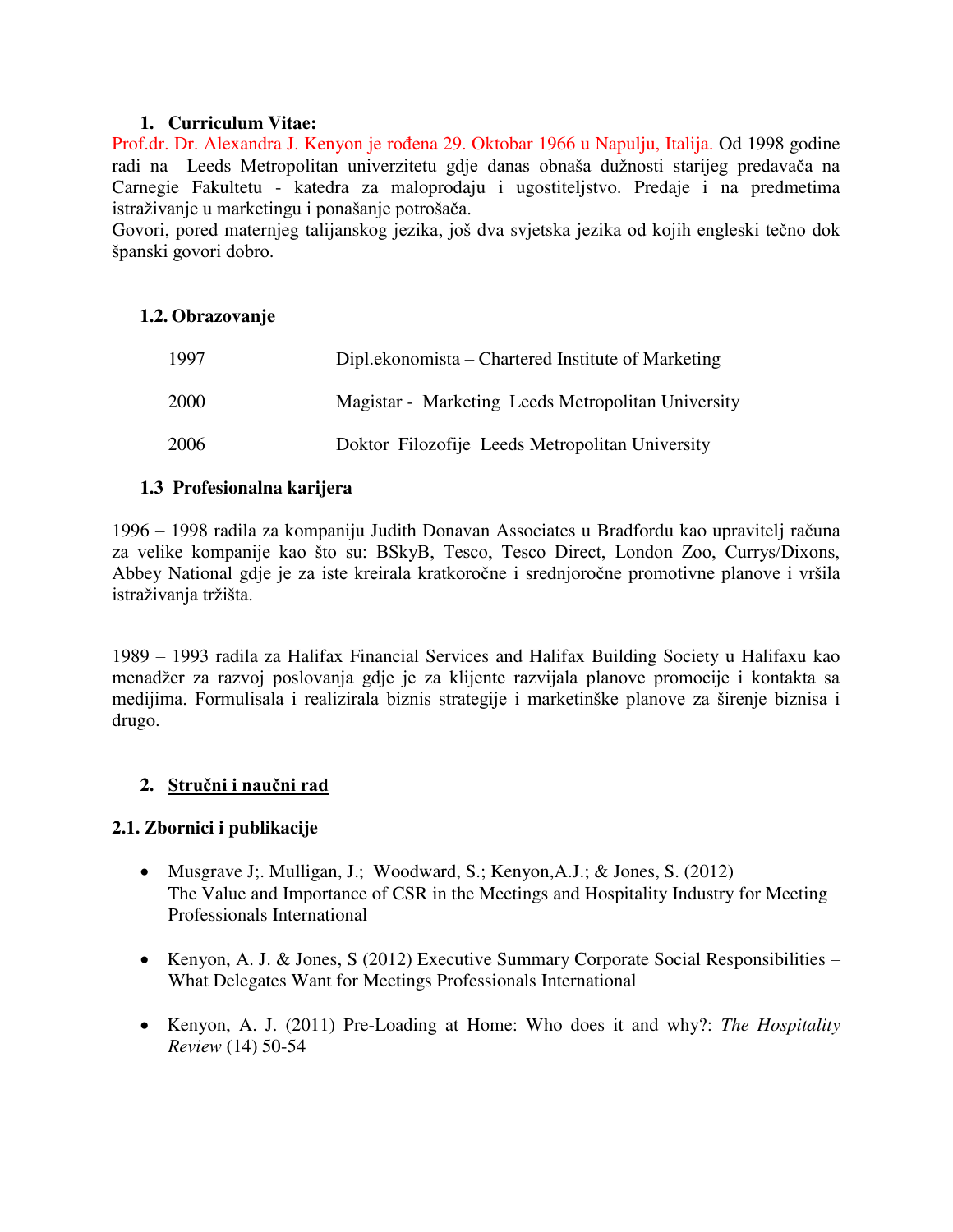- Kenyon, A. J. (2010) Exploring enterprising partnerships with West Yorkshire Police *The Assessment, Learning & Technology Journal No. 8* (Spring) 12-14
- Kenyon, A. J. & Chambers, M. (2009) Student Feedback From Chaos to Order with the Click of a Button *Link 24 Assessment & Feedback Hospitality, Leisure, Sport & Tourism Network* (November) 8-9
- Kenyon, A. J., Wood, E. H. & Parsons A. (2008) Exploring the Audience's Role: A Decoding Model for the 21st Century *Journal of Advertising Research* (June) pp. 276- 286 (Grade 3 RAE)
- Kenyon, A. J. & Turner, E. (2008) Understanding Celebrity Endorsement through the Eyes of Three Major Publics *World Journal of Retail Business Management* Vol. 2. Issue 1, pp. 4-10
- Brady, K. Walsh, S. M. & Kenyon, A. J. (2008) Ethical Clothing Ranges in UK High Street Retailers *World Journal of Retail Business Management* Vol. 2. Issue 1, pp. 16-23
- Kenyon, A. J. (2007) Exploring Hedonic Shopping Suggestions for Consumption Spaces in Leeds City Centre *World Journal of Retail Business Management* Nov/Dec pp 37-46
- Kenyon, A. J. & Hutchinson P. L. (2007) Exploring Rhetoric: Alcohol and Absolut Vodka Advertisements *British Food Journal* 102:8 (Grade 1 RAE)
- Kenyon, A. J. (2006) Exploring Intertextuality: Young People Reading Alcohol Advertising *EuroMed Journal of Business* Vol. 3, (autumn) pp 50-63
- Nachmias, S. & Kenyon, A. J. (2006) Destination Greece: The Case for Extending the Country's Offer to Include Golfing Tourists *International Journal of Management* Cases Volume 8 Issue 3
- Kenyon, A. J. (2004) Exploring Phenomenological Research: Pre-testing Focus Group Techniques with Young People *International Journal of Market Research* Vol. 46 Quarter 4 pp. 427-441 (Grade 2 RAE)

# **2.2 Knjige**

- Robinson, S. & Kenyon, A. J. (2009) *Ethics in the Alcohol Industry London*: Palgrave (Grade 4 RAE)
- Hoffman, K. D & Bateson, J. E. G, Wood, E. H., & Kenyon, A. J. (2009) *Services Marketing Concepts, Strategies, & Cases London*: Centgage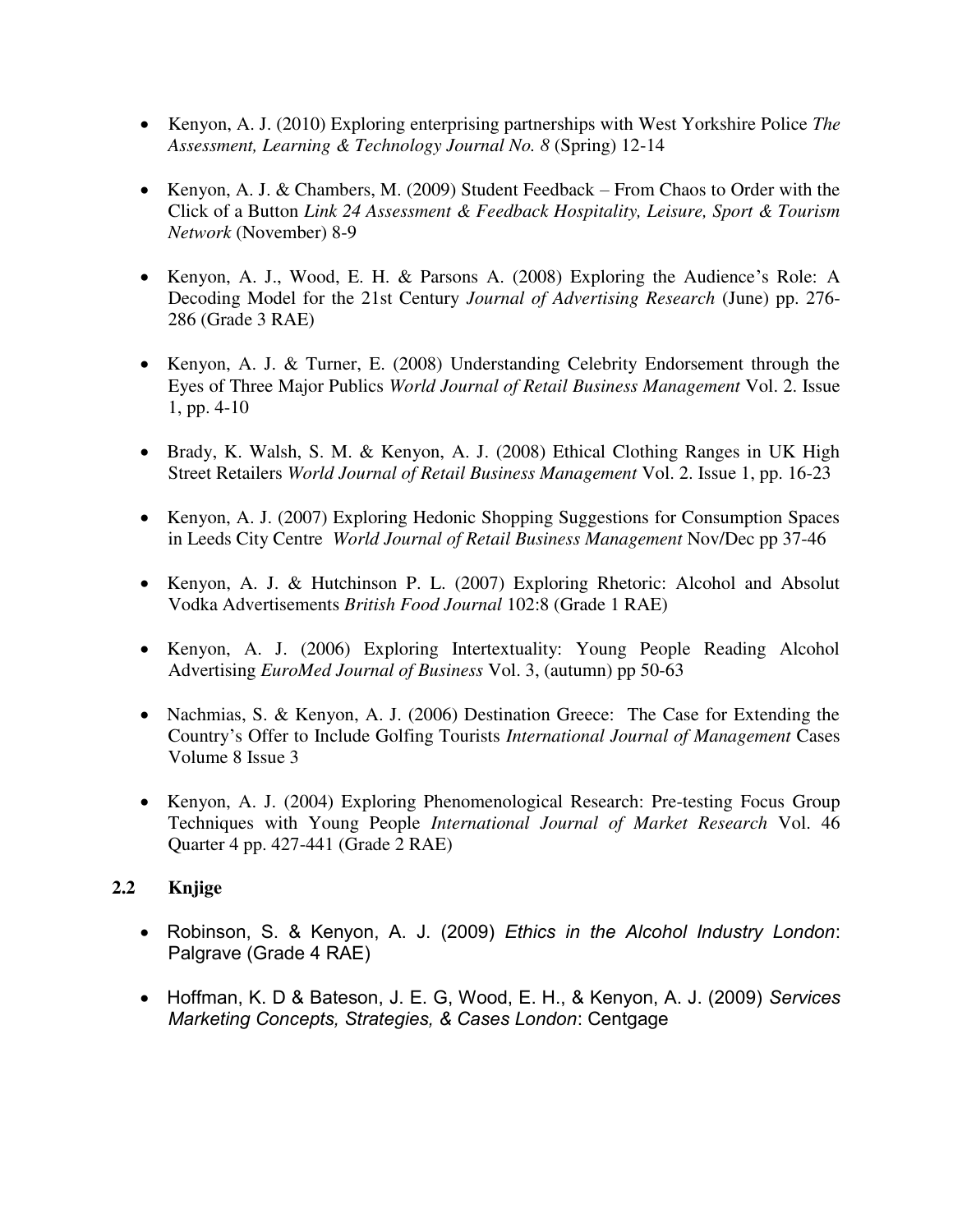#### **2.3. Poglavlja u knjigama**

Behrens, S., R-Santos, C., Pertejo, A. R., Kuster, I., Moscarola, J., Dalli, D., Laaksonen, P., Turley, D., Corciolani, M. (2013) Chapter 2 Consumer Culture: Literature Review Book Chapter in R-Santos, C., Gannassalie, S., Casarin, F., Laaksonen, P. & Kaufman, H. R. (2013) *Consumption Culture in Europe: Insight into the Beverage* Pennsylvania: Industry Business Science Reference, IGI Global

Ganassali, S., Moscarola, J., Mestrallet, A. S., Buber, R., Laaksonen, P., Hellén, K., Grunert, K., Rosendahl, J., Zucchella, A., Cerchiello, P., Hagen, B., Wiedmann, K.-P., Behrens, H., Hennigs, N., Kenyon, A.J. (2013) Chapter 4 Verbal and Pictorial Representations of Beverage Consumption Patterns: The Wall of Pictures Protocol Chapter in R-Santos, C., Gannassalie, S., Casarin, F., Laaksonen, P. & Kaufman, H. R. (2013) **C***onsumption Culture in Europe: Insight into the Beverage* Pennsylvania: Industry Business Science Reference, IGI Global

C.Pertejo, A. R., Abad-González, J., Laaksonen, P., Halkoaho, J., Kenyon, A. J., Kopičárová, L., van Berkel., J. (2013) Chapter 8 Drinking Motives Chapter in R-Santos, C., Gannassalie, S., Casarin, F., Laaksonen, P. & Kaufman, H. R. (2013) *Consumption Culture in Europe: Insight into the Beverage Industry*Pennsylvania: Industry Business Science Reference, IGI Global

Kenyon, A. J. (2011) Case study: Enterprising and employability skills through innovative curricula in; Kill, R. & O'Rourke, K., *Inspiring Enterprise: Transforming Enterprise Education at Leeds Metropolitan University*. Leeds: Leeds Met Press, 18-21

Kenyon, A. J. & Parsons, A. F. (2011) How Consumers Decode Advertisements in Kaufmann, H-R., *International Consumer Behaviour: a Mosaic of Eclectic Perspective Handbook on International Consumer* Behaviour UK: Access Press

Kenyon, A. J. (2010) Printed Media Chapter 4 in; Moss, S. *The Entertainment Industry An Introduction.* Cambridge: CABI International, 173-189

Kenyon, A. J. (2008) Consumer Behaviour: The Individual Decision Maker in; Vignali, C. Vranešević, T. & Vrontis, D. *Strategic Marketing and Retail Thought*. Zagreb: Accent, 87-99

Kenyon, A. J. (2007) Exploring Phenomenological Research in Fundamentals of Marketing Research in; Editorial by Malhotra, N. K. *Fundamentals of Marketing Research* California: Sage Publications Ltd, Vol. 1 193-205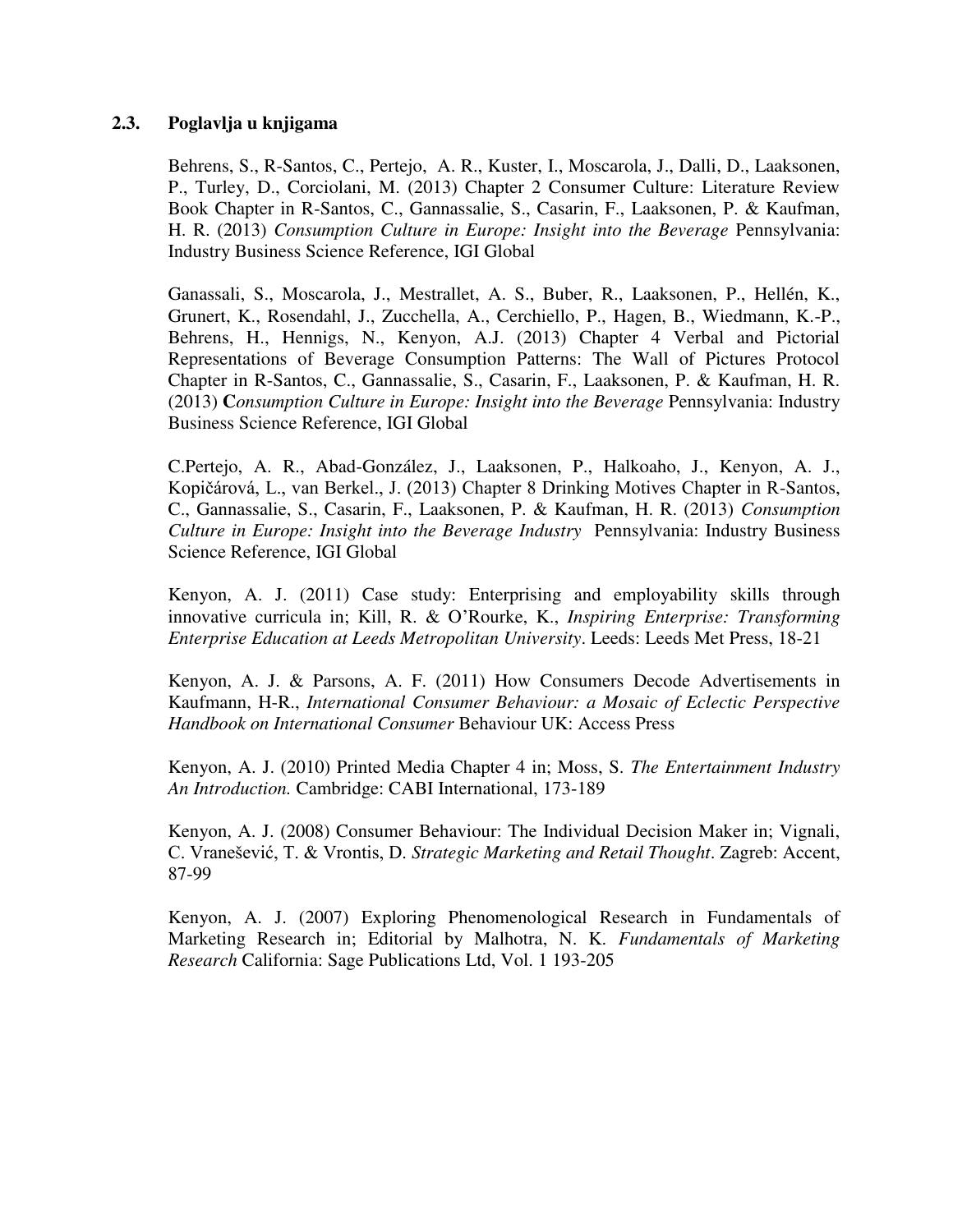### **2.4. Učešće na konferencijama, zbornici u industriji i članci**

- Szymanska-Waczynska, B., Kenyon, A. J. & Judge, E. (2012) "Changing the Image of Former Communist Firms: The Role of Humour in Advertising" The Irish Association for Russian, Central and East European Studies (IARCEES) 37th Annual Conference"Communism and Post-Communism: Transition, Transformation, Stagnation, Regression" DUBLIN CITY UNIVERSITY, IRELAND  $15<sup>th</sup>$  and 16 March 2013
- Kenyon, A.J., Dickson, C. & Mulligan, J. (2012) Corporate Social Responsibilities What Delegates Want and What Industry Provides IMEX Las Vegas
- Kenyon, A. J., Woodward, S. & Mulligan, J. (2012) Corporate Social Responsibilities a Love Story World Education Conference St; Louis USA
- Kenyon, A. J. (2012) You care but do your delegates? [http://www.mpiweb.org/blog/all/20120222/CSR\\_You\\_Care\\_But\\_Do\\_Your\\_Dele](http://www.mpiweb.org/blog/all/20120222/CSR_You_Care_But_Do_Your_Delegates) [gates](http://www.mpiweb.org/blog/all/20120222/CSR_You_Care_But_Do_Your_Delegates)
- Ganassali, S., Moscarola, J.. Buber, R., Hellen, K., Rosendahl, J., Cerchiello, P., Hagen, B., Zucchella, A., Behrens, S., Hennigs, N., Wiedmann, K.-P., Kenyon, A., Mestrallet, A.-S. (2012): Triangulating Qualitative and Quantitative Results for Consumption Studies: The CoBeReN Wall of Pictures Experience, Paper presented at the Coberen Conference Nicosia, Cyprus, June,  $\tilde{6}^{th} - 8^{th}$ , 2012
- Kenyon, A. J. (2011) Exploring the Night Time Economy  $4<sup>th</sup>$  Best Bar None Conference Ipswich
- Kenyon, A. J. (2011) Exploring Pre-loading at Home: Who does it and why? 20-20 Back to the Future CHME 20th Annual Conference Leeds Metropolitan University Published in Conference Proceedings (Nominated for inclusion in Hospitality Review 2011)
- Kenyon, A. J. (2011) Best Bar None Stakeholder Findings "Is Big Society a Partnership? Alcohol, Partnerships and Evidence Conference" March QE11 Conference Centre, West Minster, London
- Kenyon, A. J. & Wood, E. H. (2011) Exploring Government-Led Social Marketing Campaigns: Alcohol, Think Before You Drink…Too Much CIRCLE – 8th International Conference on Consumer Behaviour – University of Dubrovnik – Croatia. Published in Conference Proceedings
- Kenyon, A. J. (2010) Best Bar None Stakeholder Findings 3rd Best Bar None Conference Durham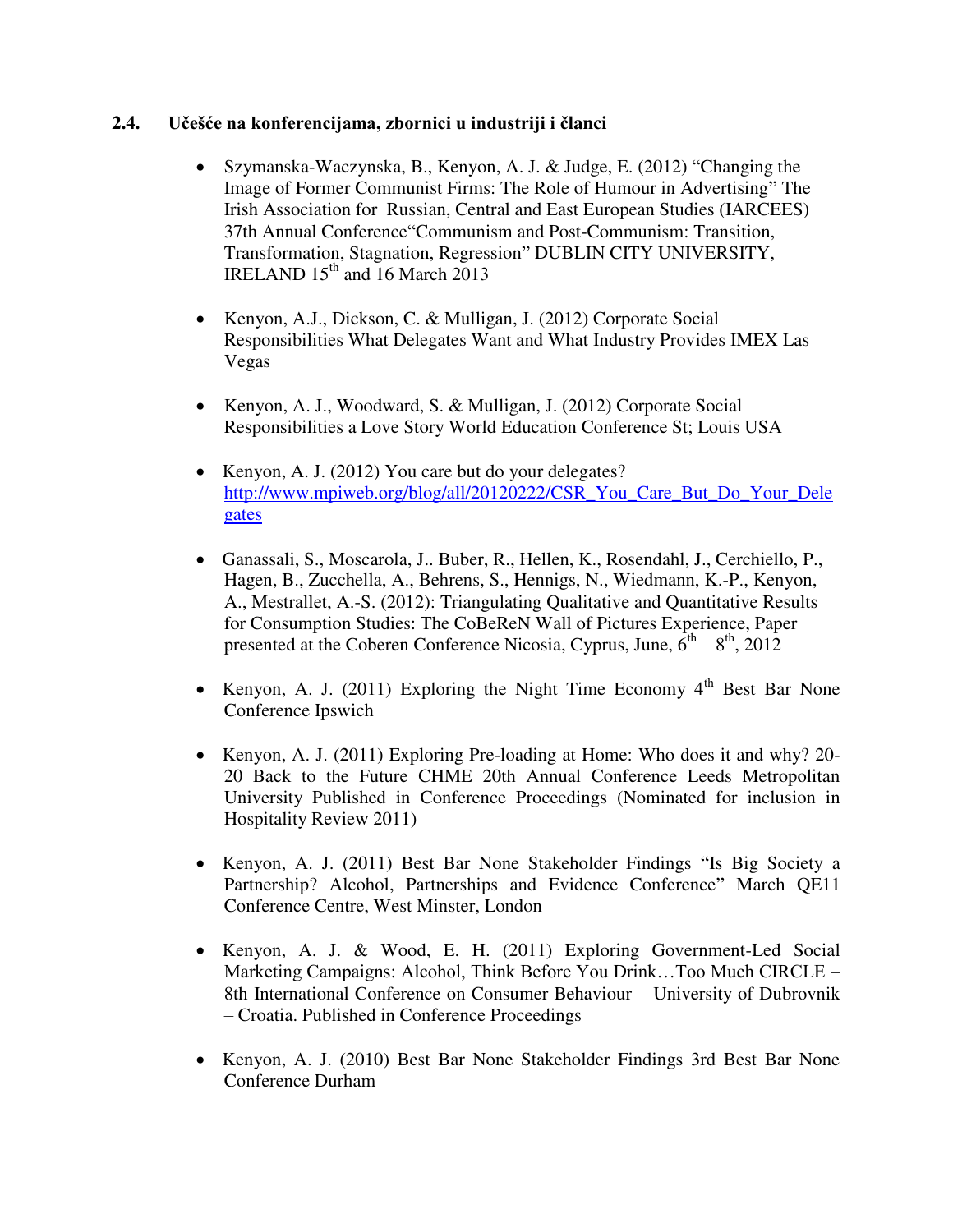- Yap, Y. & Kenyon, A. J. (2010) Exploring Virtual Tours Hosted In UK Hotel Websites 3rd Asia-Euro Tourism, Hospitality & Gastronomy Conference 2010 – Awarded Best Hospitality Paper
- Kenyon, A. J. (2009) Exploring Alcohol Strategies: Cases in UK and Poland CIRCLE The 6th International Conference on Consumer Behaviour – University of Voralburg – Austria. Published in Conference Proceedings
- Kenyon, A. J. (2008) Best Bar None and Student Enterprise Enterprise Week 17th-21st November CETL Old Broadcasting House
- Kenyon, A. J. (2008) Enterprise Pioneering Work in the Leslie Silver International Faculty WACE Seventh International Symposium on Work Integrated Learning Conference in Madrid 3rd-5th December 2008 3-5 December
- Hardy, Z., Gaunt, A. N. & Kenyon A. J. (2006) Building Brand Lands in Bars CIRCLE - The 3rd International Conference on Consumer Behaviour – Croatia. Published in Conference Proceedings
- Kenyon, A. J. (2006) Exploring Rhetoric: WKD Deviations in Alcohol Advertisements CIRCLE - The 3rd International Conference on Consumer Behaviour – Croatia. Published in Conference Proceedings
- Kenyon, A. J. (2005) Alcohol Advertising Intertextual reading using phenomenology CIRCLE - The 2nd International Conference on Consumer Behaviour and Retailing Research – Liechtenstein 27th May 2005. Published in Conference Proceedings

# **2.5. Rezultati u razvoju stručnog i naučnog podmlatka**

Direktor studija i mentor tri doktoranda na dijelu istraživačkog rada koji isti provode. Direktno uključena simpozijume i dalje napredovanje doktoranata u nastavi.

#### **2.6. Van akademske aktivnosti i članstva**

Članica Britanskog Sociološkog Društva

Članica Britanskog Instituta za razvoj hotelskog turizma (pansioni)

# **2.7. Istraživanja, konsultantske usluge i grantovi**

• 2012 Pub Watch – Reducing Crime and Disorder in the Night-time Economy for Pub Watch and J. D. Wetherspoons **Output:** Keynote Speaker at 10<sup>th</sup> National PubWatch Annual Conference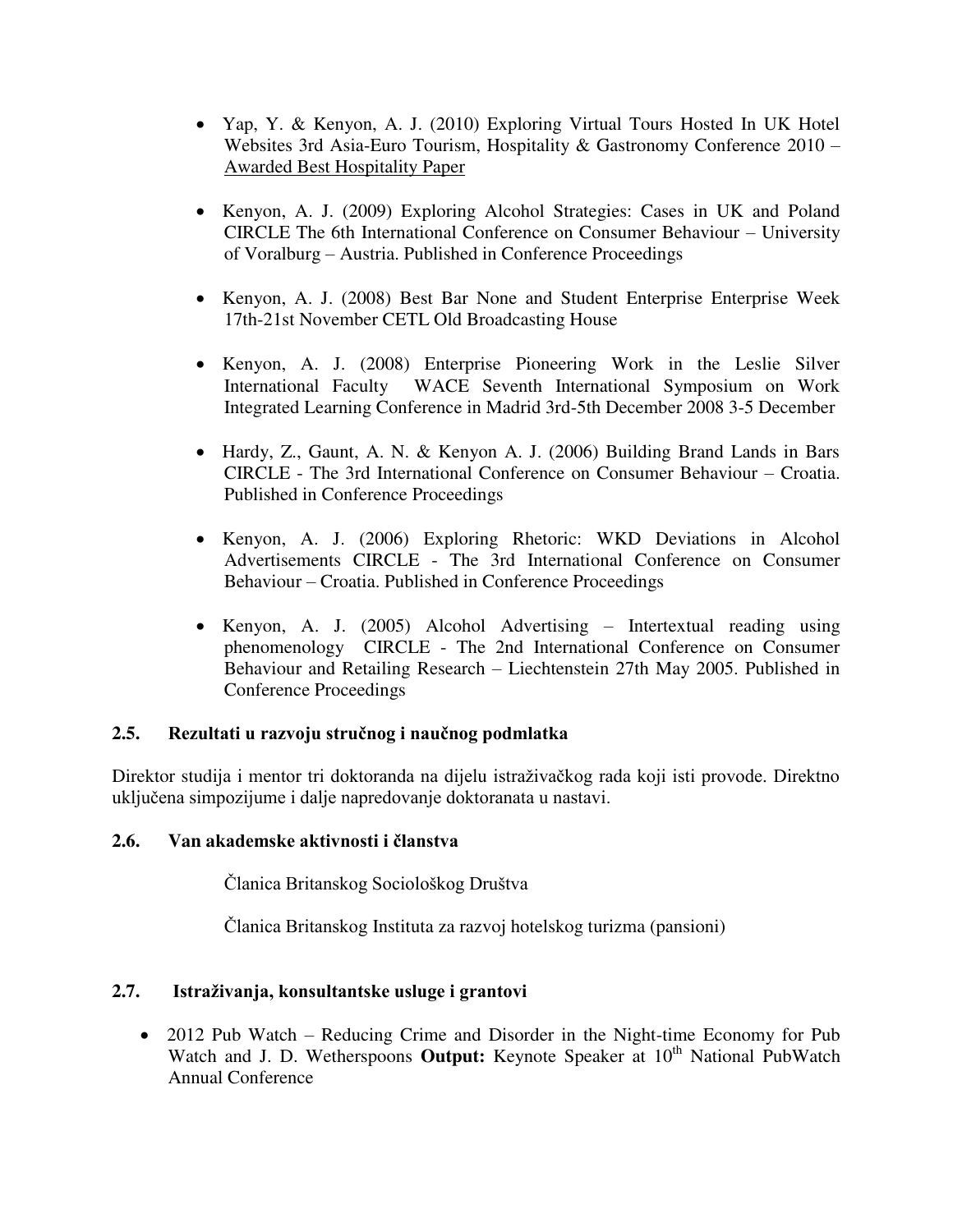- 2012-2015 Mulligan, J.; Pattinson, C.; Behringer, R. Kenyon, A. J.; Wood, E. H.; Bowdin, G.; Musgrave, S. & Carl, D. Future of Meetings Thought Leadership with Meeting Professionals International  **Output:** White Papers, Business Reports, Blogs, Conference Presentations, Research Papers; Research Findings
- 2011-2014 Mulligan, J.; Font, X. Musgrave, J. Kenyon, A.J.; Jones, S. H.; Woodward, S.; Bowdin, G.; Kornilaki, M.; & Rogers, T. MPI Study on Corporate Social Responsibility (CSR) in the Meetings & Hospitality Industry for Meeting Professionals International **Output** – White Papers, Business Reports, Blogs, Conference Presentations, Research Papers; Research Findings
- Kenyon, A. J. (2011) National Certificate for Personal License Holders CPD  **Output**: 100% pass rate by participants. Regional enterprise expertise demonstrated.
- Kenyon, A. J. (2011) Catalyst (UNLTD) Alcohol Awareness in Schools -Ongoing
- 2009-2012 COBEREN Erasmus Similarities and Differences in Drinking Consumption Patterns Across Europe \$650,000 Contribution to Leeds Metropolitan University ongoing

 **Output to date**: Website, Country Profile for UK (all partners have done this therefore 30 Country Profiles), Book Chapters and Conference Papers

 **Kenyon, A. J. (2011) HEIF4 Best Bar None Outputs:** 

 Report of Best Bar None research findings for BII, 2010 - Research findings presented at 3rd Best Bar None Conference, Durham 2011 – Research findings presented "Is Big Society a Partnership? Alcohol, Partnerships and Evidence Conference" March QE11 Conference Centre, West Minster, London 2011 – Organising and Hosting "Best Bar None Regional Conference" for recruitment and Knowledge Transfer Partnership opportunities.

- Kenyon, A. J. (2011) Balance North East Alcohol Group  **Output**: Best Bar None Good Practice Guide for use in the North East Region to reduce crime, disorder and alcohol related health-harm in and around pubs, clubs and bars
- Kenyon, A. J. (2009) Purple Flag Town Centre Association & BII  **Output**: 2009 *Training Materials for Level 3 Purple Flag Award*
- Kenyon, A. J. (2008-2011) Best Bar None West Yorkshire annually  **Output**: Kenyon, A. J. (2010) Exploring enterprising partnerships with West Yorkshire Police *The Assessment, Learning & Technology Journal No. 8* (Spring) 12-14
- Kenyon, A. J. (2008) Fear Appeals in 'binge drinking' Advertisements" Alcohol Education Research Council